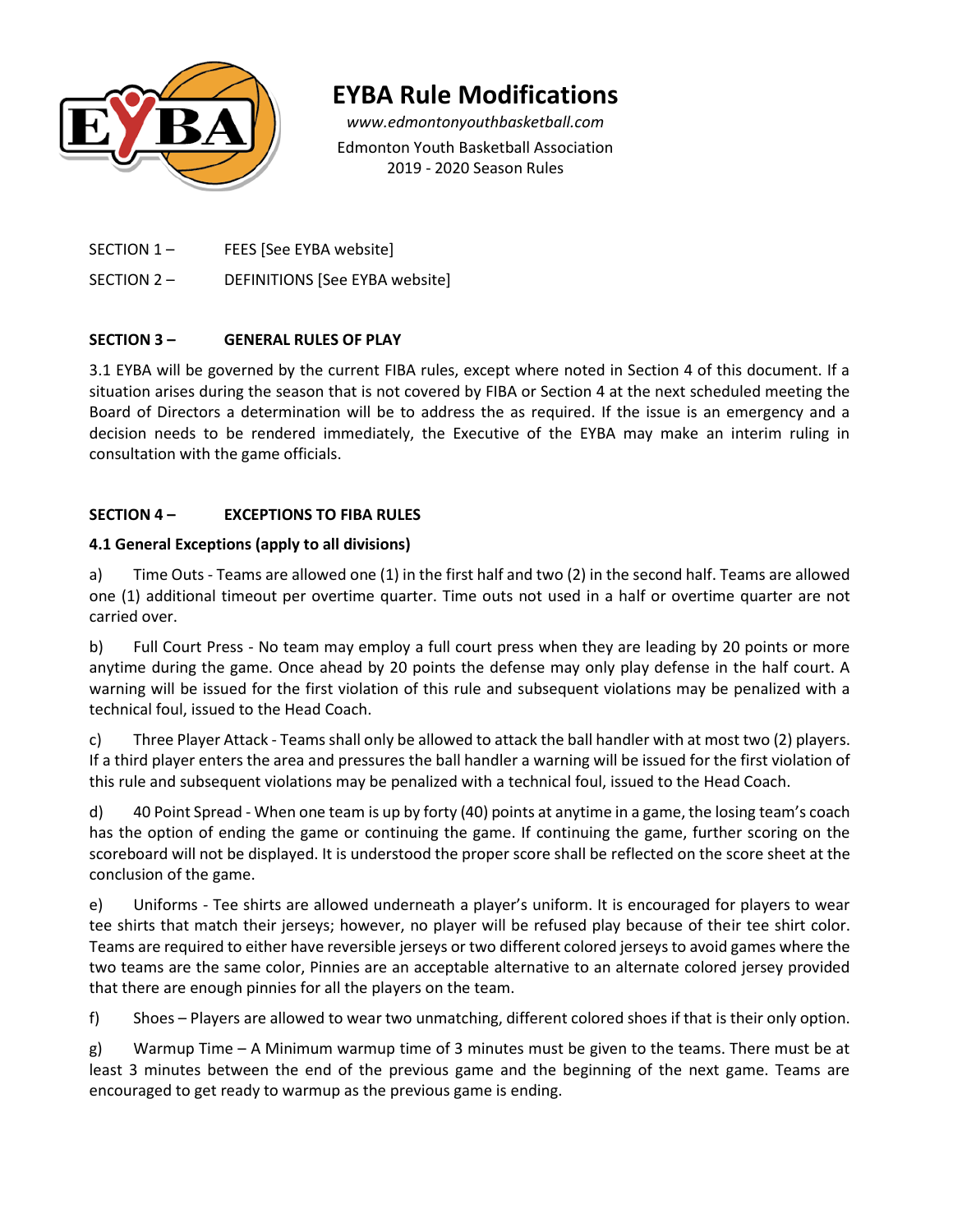# **4.2 Exceptions for U11 Divisions**

a) Play will consist of a 4 on 4 format.

- b) Ball size will be Size 5.
- c) No three (3) point line.

d) Game Timing shall be as follows: Four (4), Nine (9) minute stop time quarters with a three (3) minute half time break. The Nine (9) minute quarters will be broken into three (3) – three (3) minute blocks to allow for automatic substitutions. There are no breaks in between quarters, only at half time.

e) U11 Automatic Substitutions (effective November 16th, 2019)

• U11 games will consist of Four (4), Nine (9) minute stop time quarters with a three (3) minute half time break. Score keepers will put three (3) minutes on the score clock at the start of each shift, then proceed to run the clock as per the existing EYBA rules (stop time for the entire game).

• The alternating possession rule is in place to settle all jump ball situations. In the U11 Divisions, this now includes the 3-minute substitution changes.

Following a 3-minute substitution change the ball should be administered at half court based on alternating possession (same as the standard start of the quarter).

• At the completion of each three (3) minute shift the game clock horn or the officials whistle will sound to mark the end of the shift. All eight (8) players on the floor will head to their team's bench and four (4) different players from each team will take the floor and start a new three (3) minute shift.

• The exception to the above rule is the final three (3) minute shift of the game, which will be at the discretion of the head coach and any four players from the roster, that are still eligible, can play the final three (3) minute shift of the game. During the Final three (3) minute shift, substitutions can be made at any stoppage of play.

• At the completion of six (6) three (3) minute shifts the teams will take a two (2) minute half time break. At the completion of the two (2) minute break the second half will start with another six (6) three (3) minute shifts for the second half of play.

• All players must come off the floor at the end of each shift and four (4) new players from each team must enter the game at the start of each new shift.

Exceptions to this rule are allowed if a team has less than eight (8) players available to play, then coaches must substitute all available players on the bench at each shift change. Players can only be on the floor for a maximum of two (2) shifts in a row when teams have less than eight (8) players available to play.

• Coaches will not be allowed to make any substitutions during dead ball situations unless it is for injury or emergency situations. (In very rare instances coaches can make substitutions to deal with discipline issues with regards to their players.)

• Coaches May also make a substitution if a player is in "foul trouble". Foul trouble is defined as 3 fouls in the first half or 4 fouls in the second half.

Substitution for a player in foul trouble can be made in dead-ball situations or by calling a timeout.

• A coach may choose to sit a player for their scheduled shift if they are already in foul trouble, especially in cases where the team has 8 players or less. This means a double shift will be permitted for those not in "foul trouble"

### f) **Foul line will measure 12.09 feet.**

- g) Basket height will measure 8  $\frac{1}{2}$  feet, where adjustable baskets are available.
- h) A 30-second shot clock will be utilized.
- i) Teams shall have 10-seconds to advance the ball over half court.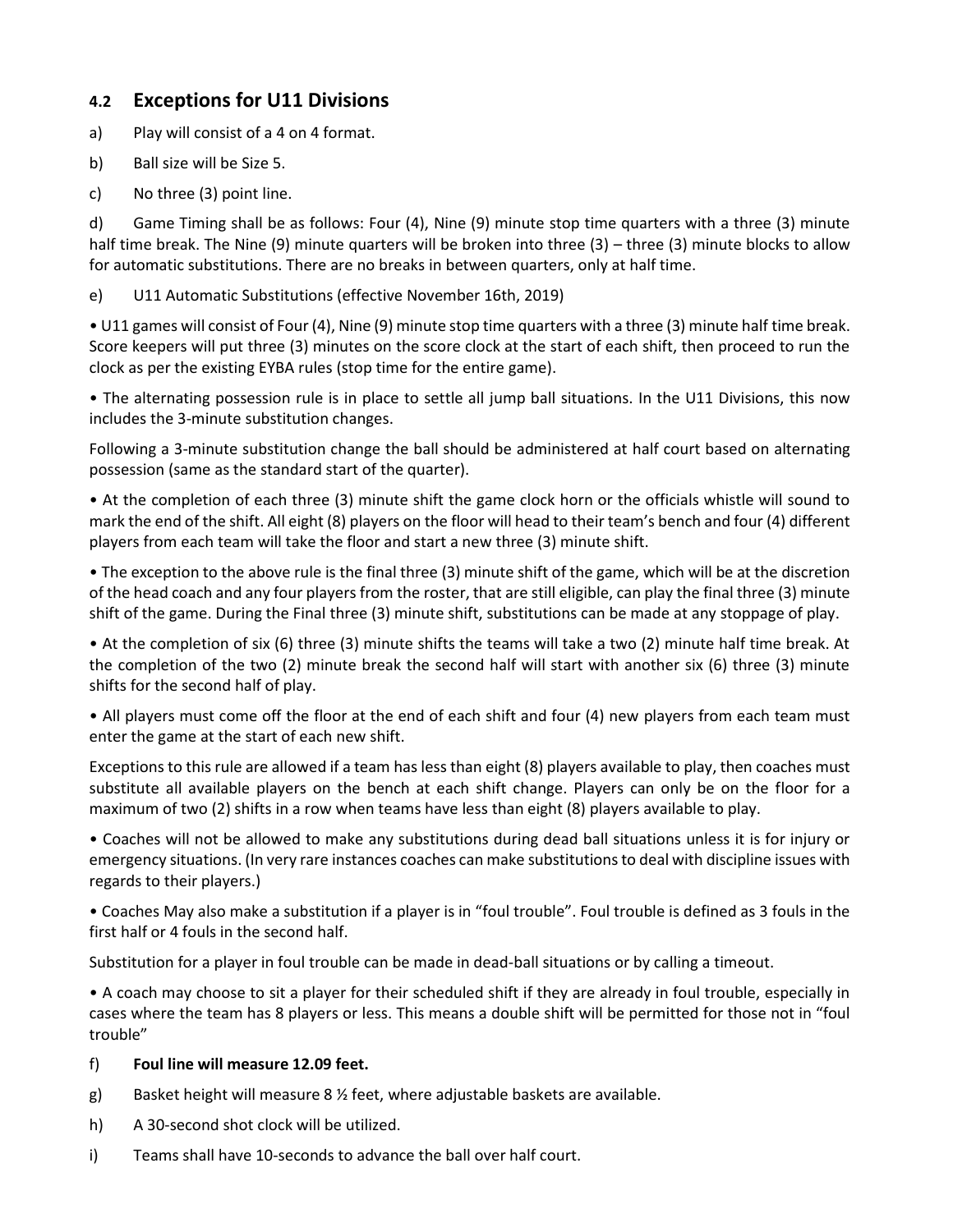j) Teams are permitted to return the ball to the back court during a front court throw-in.

k) Teams are not permitted to play half court zone defense at any time during the game, but they are allowed to switch checks on screens. Defensive players are required to play one-on-one defense. Each defensive player must be responsible for guarding one offensive player. No specific distance is stated for the purpose of guarding an offensive player. If an offensive player moves from one ball side to non-ball side, or vice versa, the defensive player must move to the same side of the floor as well. A defensive player must move when the offensive player they are checking makes a legitimate offensive move such as setting a screen. A Player may leave his/her check to help on a player with the ball that is attempting to score and is in the paint/key. If the player who had the ball passes the ball to another offensive player, the defensive player must return to guard his/her offensive player. Two or more defensive players may not double-team an offensive player who is not in possession of the ball. Double teams are only allowed on a player in possession of the ball who is attempting to score and is in the paint/key. A warning will be issued for the first violation of this rule and subsequent violations may be penalized with a technical foul, issued to the Head Coach.

l) Teams may not employ a full court press. The definition of a full court press is the defensive team attempting to take the ball away from the offense by pressuring the ball once possession has clearly been established. Going for a loose ball or offensive rebound is not a full court press, but once the defense has established possession of the ball the offense, and now the defense as a result of loss of possession, must retreat to half court.

### **4.3 Exceptions for U13 Divisions**

a) Ball size will be Size 6 for U13 Boys divisions.

b) The three (3) point line shall be played where the line is marked except when play occurs at the Saville Community Sports Centre. In that facility the closest marked three (3) point line shall be the line used.

c) Game Timing shall be as follows: Four (4), Nine (9) minute stop time quarters with a three (3) minute half time break and a one (1) minute break between quarters.

### d) **Foul line will measure 13.09 feet.**

e) Front Court (Half Court) Defense

• Teams are not permitted to play half court zone defense at any time during the game, but they are allowed to switch checks on screens. Defensive players are required to play one-on-one defense

• Each defensive player must be responsible for guarding one offensive player. No specific distance is stated for guarding an offensive player. If an offensive player moves from one ball side to non-ball side, or vice versa, the defensive player must move to the same side of the floor as well.

• A defensive player must move when the offensive player they are checking makes a legitimate offensive move such as setting a screen.

• A Player may leave his/her check to help on a player with the ball that is attempting to score or has ended his/her dribble inside the 3-point line of the opposing team's front court. When the double-teamed player who has the ball passes to another offensive player, the defensive help must return.

• Two or more defensive players may not double-team an offensive player who is not in possession of the ball.

• Double teams are only allowed, in the opposing team's front court, on a player in possession of the ball and who is inside of the 3-point line (or what would be the 3 point line if there is none, ie: within 12-15 feet of the basket, at officials discretion).

A warning will be issued for the first violation of these rules and any subsequent violation may be penalized with a technical foul, issued to the Head Coach.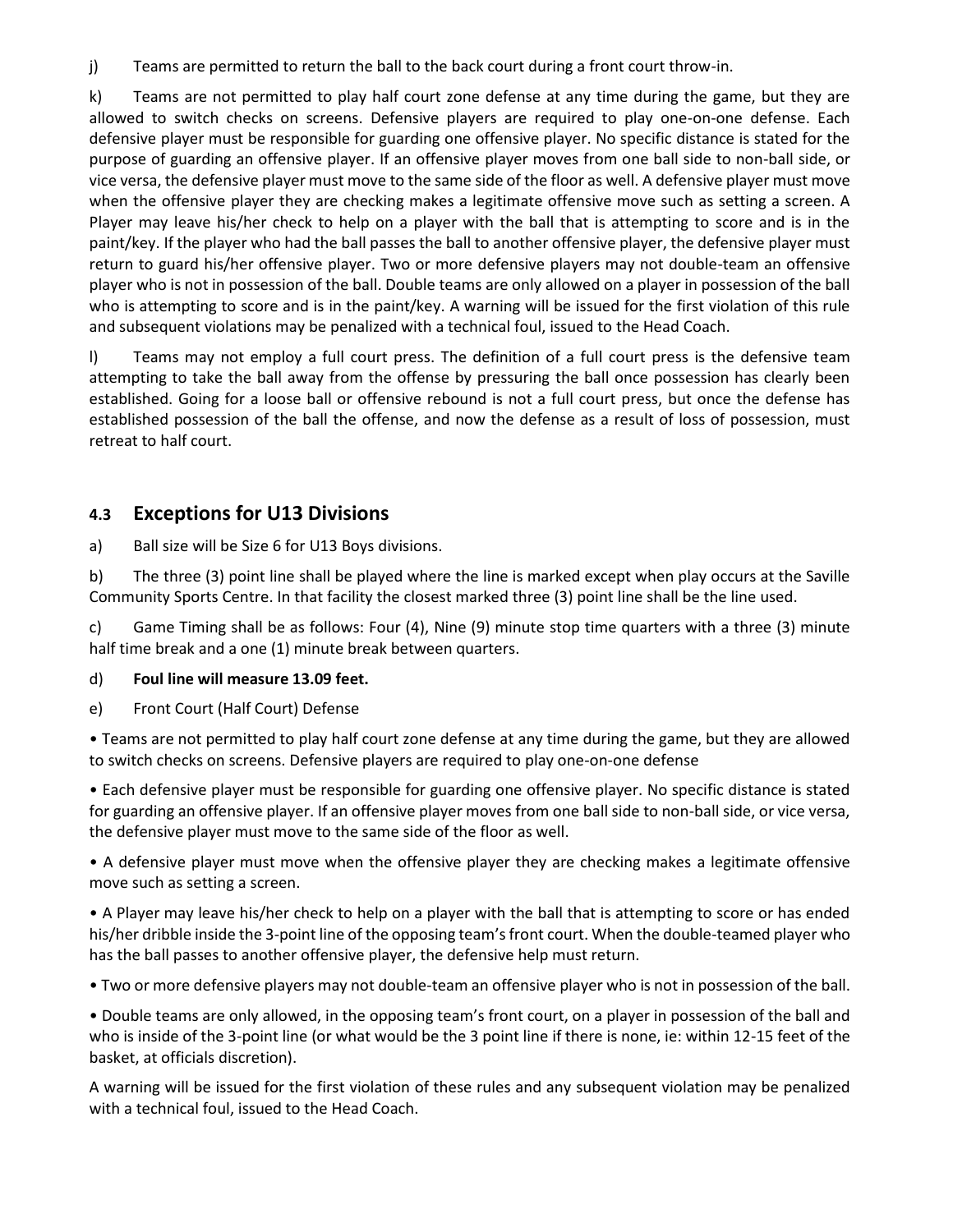### f) Back Court Defensive Rules - A/B

• May employ a full court press, man to man or zone, in the opposing team's backcourt.

• Double Teams may occur in the opposing team's backcourt. Teams must drop back to man to man defense once the ball crosses into the front court.

• Teams using a full court zone press defense must drop back to man to man defense once the ball crosses into the front court.

g) Back Court Defensive Rules – C or Lower

• Teams may only use a full court man to man press in the opposing team's backcourt.

• Double Teaming is not permitted in the backcourt for divisions C and lower.

• However, as per section 4.1, No team may employ a full court press when they are leading by 20 points or more anytime during the game.

• Full court zone presses/traps are NOT permitted for divisions C and lower.

# 4.4 **Exceptions for U15 Divisions**

a) The three (3) point line shall be played where the line is marked except when play occurs at the Saville Community Sports Centre. In that facility the closest marked three (3) point line shall be the line used.

b) Game Timing shall be as follows: Four (4), Nine (9) minute stop time quarters with a three (3) minute half time break and a one (1) minute break between quarters.

c) Teams not permitted to play half court zone defense at any time during the game, but they are allowed to switch checks on screens. Defensive players are required to play one-on-one defense. Each defensive player must be responsible for guarding one offensive player. No specific distance is stated for the purpose of guarding an offensive player. If an offensive player moves from one ball side to non-ball side, or vice versa, the defensive player must move to the same side of the floor as well. A defensive player must move when the offensive player they are checking makes a legitimate offensive move such as setting a screen.

A Player may leave his/her check to help on a player with the ball that is attempting to score or has ended his/her dribble, maybe in either the front or back court. If the player who had the ball passes the ball to another offensive player the defensive player must return to guard his/her offensive player.

Two or more defensive players may not double-team an offensive player who is not in possession of the ball. Double teams are only allowed on a player in possession of the ball.

A warning will be issued for the first violation of this rule and subsequent violations may be penalized with a technical foul, issued to the Head Coach.

d) Teams using a full court zone press defense must drop back to man to man defense once the ball crosses into the front court.

# **4.4 Exceptions for U18 Divisions**

a) The three (3) point line shall be played where the line is marked except when play occurs at the Saville Community Sports Centre. In that facility the closest marked three (3) point line shall be the line used.

b) Game Timing shall be as follows: Four (4), Nine (9) minute stop time quarters with a three (3) minute half time break and a one (1) minute break between quarters.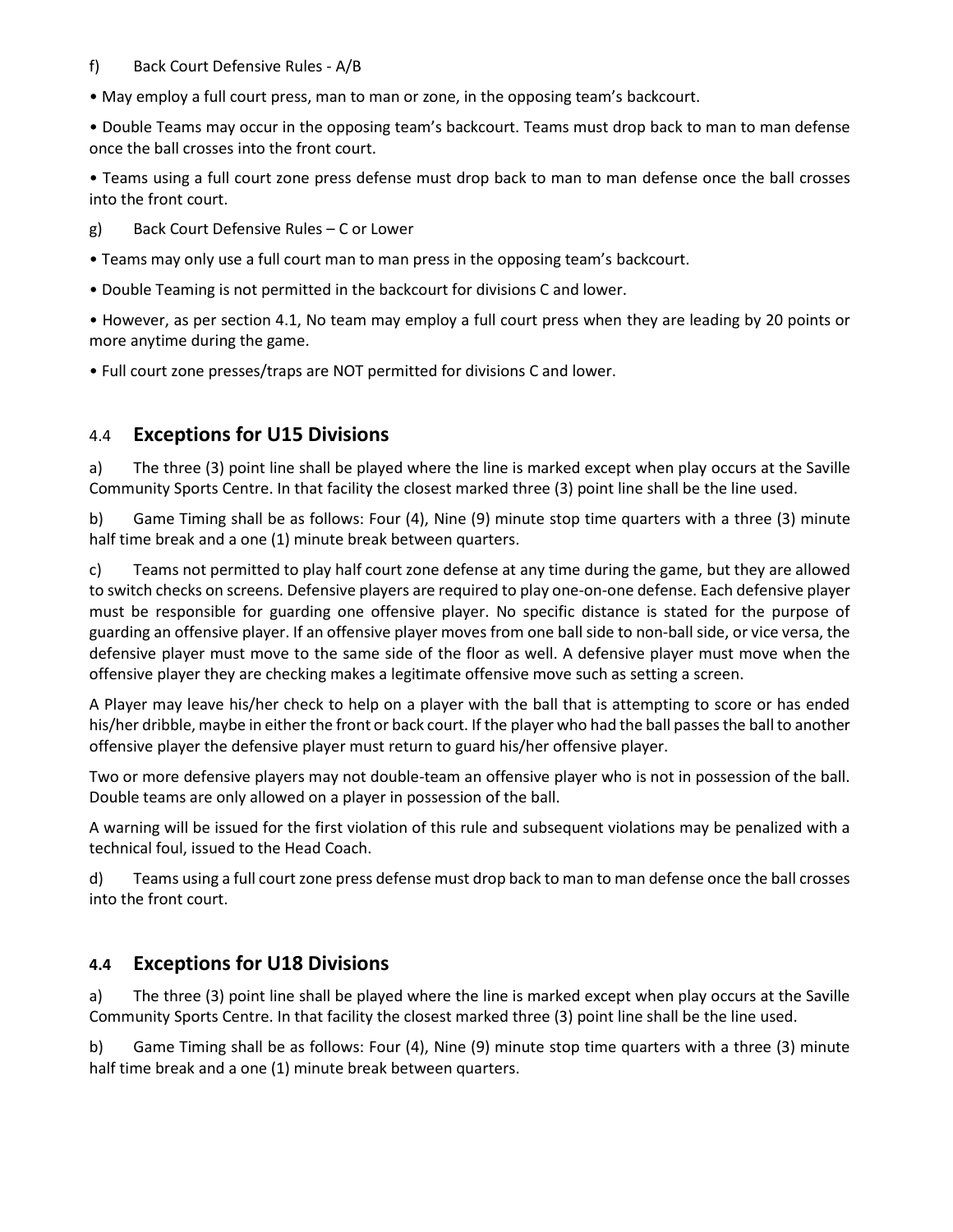### **SECTION 5 - Coaching & Team Management Rules**

5. FAIR PLAY

### a) **The safety of the player is the first and foremost concern of the EYBA.**

b) EYBA exists to promote the development of the players in all areas of skill, attitude, and sportsmanship. To ensure this purpose is met every player shall receive reasonable playing time.

c) Reasonable playing time is defined as an athlete playing a Minimum of two (2) shifts per half. Exceptions to this requirement are allowed in the event of injury, illness, discipline, disqualification, fatigue, Coach's, Managers, or Responsible Adults discretion or foul trouble. Where possible these exceptions should be noted on the score sheet and reviewed with the referee and opposing coach.

d) No player shall play an entire half when substitutes are available.

e) The rules contained within clause 10 are applicable in EYBA playoffs.

f) Zone Directors are to receive any complaints regarding fair play rules. If necessary, the zone director can forward any such complaints to EYBA discipline.

g) Any complaint pursuant to these rules is to be accompanied by an EYBA score sheet that is properly completed. Any complaint not accompanied with a properly filled out score sheet shall not be considered. h) EYBA Discipline or Vice President, upon finding an offence occurred shall do the following:

- First Offense—issue a warning to the offending coach and Zone director;
- Second Offense—issue a one (1) game suspension to the offending coach and notify the Zone director of the suspension;

• Third Offense—issue a three (3) game suspension to the offending coach and notify the Zone director of the suspension; and

• Fourth Offense—issue a disqualification of the offending coach and team from the remainder of league play inclusive of EYBA playoffs.

i) Minor Officials can be of great assistance by filling out the score sheet correctly.

**Violations of this rule shall not be ruled on by the Referees, Officials or Minor Officials**. In the event that a one team believes the other team has not followed this rule, they should inform the other team's coach and minor officials they will be making a written report to EYBA Discipline. The game should continue and be played in its entirety. After the completion of the game, violations will be referred to EYBA Discipline for review and further action.

j) Teams are encouraged to monitor their own playing time to ensure they have a written record of their substitutions and playing time for each player.

5.1 It is the responsibility of each Coach, Manager or Responsible Adult to be ready to play at the beginning of each scheduled game time. **In the event that games are running behind the scheduled time, at the discretion of the referees after consultation and unanimous agreement of the coaches, managers or responsible adults, the times may be altered or running time may be used in order to get games to their scheduled time.**

5.2 No game shall be played by a team which is not accompanied by a coach, manager or responsible adult.

5.3 The Coach, Manager or Responsible Adult shall be responsible for the conduct of all members of the team.

5.4 The Coach, Manager or Responsible Adult shall be at least 18 years of age and cannot be a current player who plays on the team.

5.5 The occupants of a team's bench will be limited to a total of three coaches and/or managers and/or responsible adults and the registered members of the team.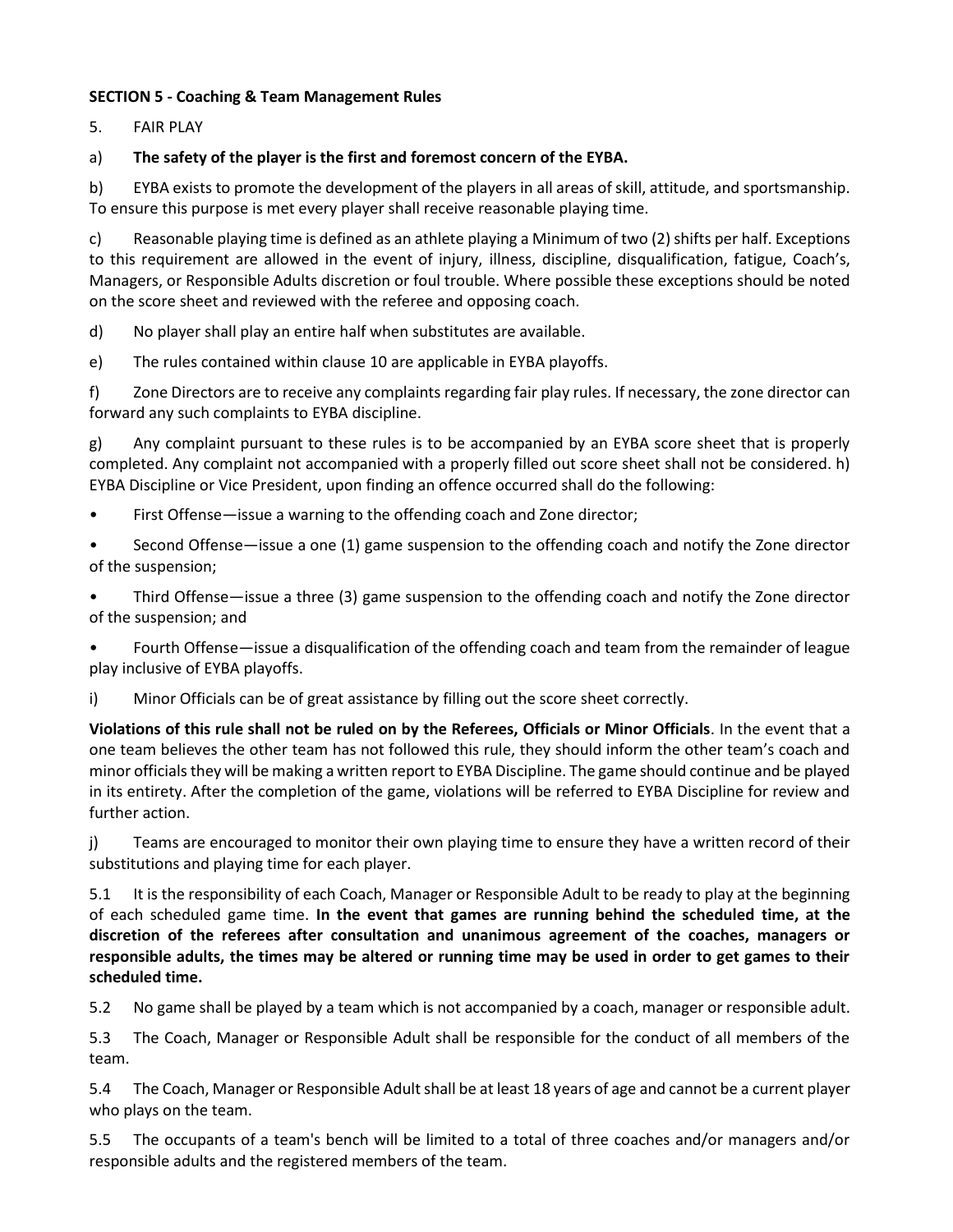### **5.6 No spectators will be allowed to watch the game from the same side of the gymnasium as the player's benches where facilities allow. The game will not commence until the above rule is complied with.**

5.7 All forfeited games will be scored 20-0 in favor of the non-defaulting team. Any team that forfeits two (2) consecutive scheduled games may be withdrawn from league play. The determination of a team being withdrawn from league play can be made by the Executive Director in consultation with the EYBA Executive.

5.8 The Home team will have the choice of bench. Teams shall warm up at the end of the playing court farthest from their own bench for the first half. NOTE: You start the offence at the basket you practiced at.

5.9 In the event that a team does not show-up for a scheduled game, the Coach or Manager or Responsible Adult who is present pays the assigned referees for both teams and then advises their Zone Director so the Zone Director can collect the fees from the zone whose team failed to show-up for the game. Payment by the offending Zone must be paid within 30 days of receipt of notice. EYBA is not responsible for resolving these payment issues and they must be worked out between the Zones.

5.10 A Coach, Manager or Responsible Adult who shall not be able to field a team for a game must notify their Zone Director of any dates which their team will not be available by the posted Declaration Deadlines of each round. The EYBA Executive Director may attempt to, but is not required to, accommodate these requests whenever possible and reasonable. Teams failing to comply are responsible for both the referee fees and for a fifty dollar (\$50) fine. Failure to pay these assessments before the next scheduled game will result in the team being removed from the schedule until these fees are covered. Note: 5 working days notice is required to cancel practice times. If a team does not supply the Executive Director with the appropriate notice, that Zone will be assessed a \$50 fine.

5.11 The rescheduling of ANY games will not be considered by the EYBA Executive Director. If a team forfeits a game in the playoff round that team may not advance further in the playoffs. Games scheduled against the team that forfeits will not count in determining final placements.

5.12 All fouls, including technicals, shall be marked on the game sheet with the time of the technical also included. If an incident report is submitted, a note of the incident shall be written on the back of the game sheet.

5.13 Sixteen (16) working days notice is required to cancel practice times. Teams must contact their Zone Directors if they need to cancel practice time. If a team does not supply the Zone Directors with the appropriate notice, the EYBA Executive Director will assess the Zone with a \$50 fine.

### **Player Rules**

5.14 All players brought up from a lower level must be clearly indicated on the front of the score sheet by the designation "MU". It is the coach's, managers or responsible adult's responsibility to inform the Minor Officials so that the score sheet can be properly marked.

5.15 Every player listed on the score sheet and present at the game must participate in each game in accordance with the rules pertaining to playing time under Section 5.

**Players must be listed on the score sheet prior to the start of game in order to be eligible.** 

**5.16 If a player is not listed on the score sheet prior to the start of the game then the Referees may assess a technical foul. The player may be added to the score sheet and participate in the game with the agreement of the opposing team and the referees.**

**5.17 Each team shall have at least five (5) players dressed and listed on the score sheet five (5) minutes prior to the start of the game. There may be a technical foul charged for non-compliance.** Any team failing to provide at least five (5) players ready to play fifteen (15) minutes after the scheduled start will forfeit the game. If a team begins a game with 5 players and a player fouls out, that team will still be allowed to continue the game with as many remaining players as they have.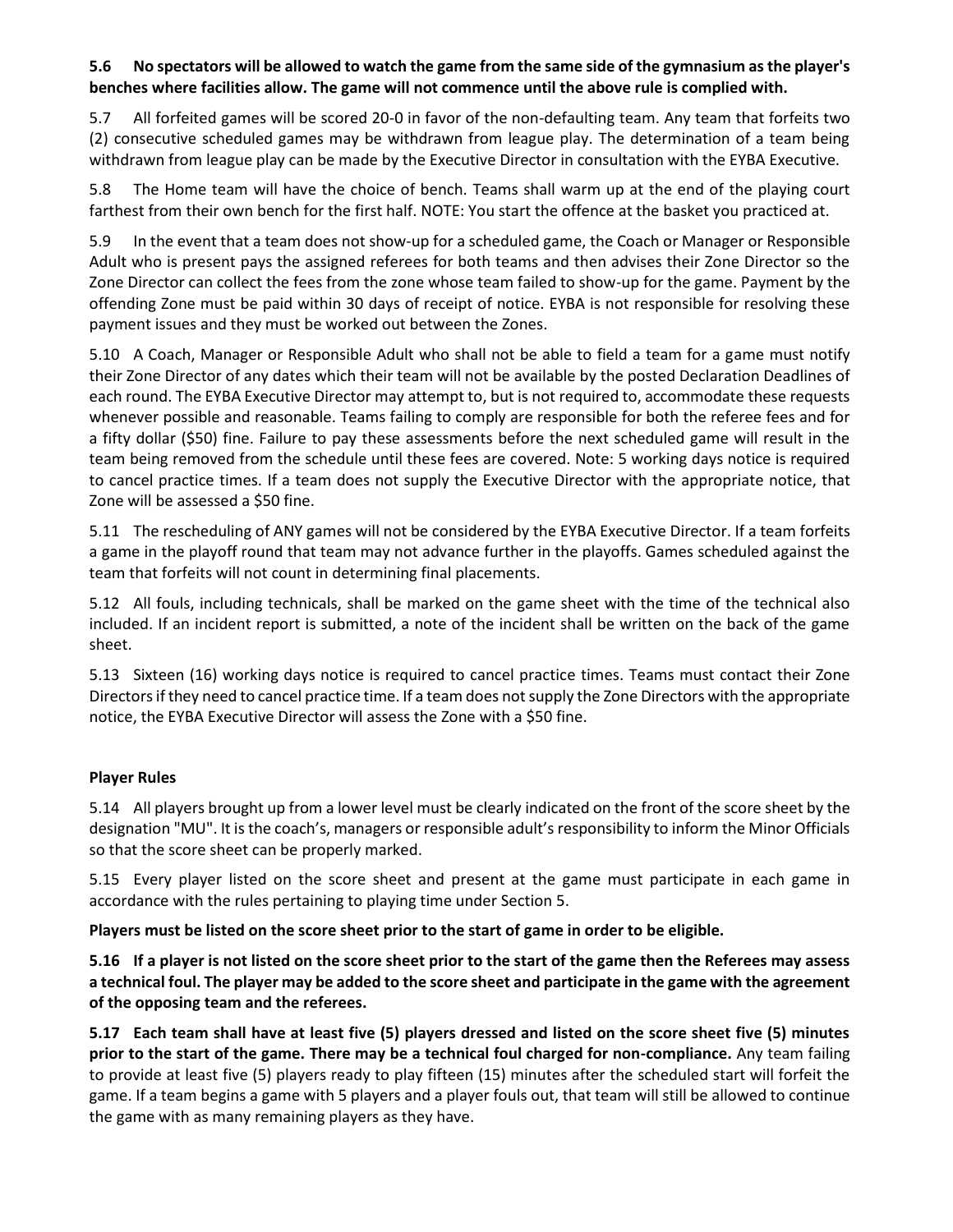#### **Overtime**

5.18 The following outlines when overtime is to be played:

a) During the seeding round and regular season there shall NOT be any overtime. A game tied at the end of regulation time shall be recorded as a tie.

b) Tournament play and EYBA Playoffs may involve either single or double elimination games, or roundrobin play followed by Semi-Finals and Finals. The determination of the format of the EYBA Playoffs shall be made by the Executive Director in consultation with the EYBA Executive.

c) In round-robin tournament play or the round-robin portion of the City Playoffs there shall NOT be any overtime. A game tied at the end of regulation time shall be recorded as a tie.

d) In all Tournament or EYBA Playoff games that are not part of a round-robin, and where a winner must be decided, a tied game shall go into overtime. Overtime period will be 5 minutes. The first 4 minutes of all overtime shall be running time with the clock stopped only for time-outs or injuries. The last minute of overtime will be stoptime. If the score is tied at the end of the 1st overtime, the game shall continue in a second overtime until the tie is broken by the first team to score four (4) points or three (3) minutes stop time, whichever one occurs first. In the event the score is tied at the end of the 2nd overtime, the game shall continue in a third overtime until the tie is broken by the first team to score one (1) point.

### **Tie-Breakers**

5.19 Tie breaker rules used by the EYBA in determining team placement in tournaments and playoffs are as follows:

a) Head to head games results and the team with the best record advances.

- b) The ratio of points for divided by points against using games only between teams involved.
- c) If still not settled, then the points for / against ratio involving all teams in the division or pool.

d) If still not settled, then the most points scored by a team during that specific round of pool play against all teams.

e) If still not settled, then the lowest points against by a team during that specific round of pool play against all teams.

f) If still not settled a coin toss will be used.

g) The above sets out the ways ties are broken in EYBA play. The computer program EYBA uses to facilitate its program is not a deciding factor if it does not comply to the above.

Team and Player Registration [See EYBA website] League and Tournament Play [See EYBA website]

- SECTION 6 CODE OF CONDUCT [See EYBA website]
- SECTION 7 DISCIPLINE [See EYBA website]
- SECTION 8 CRIMINAL RECORD CHECKS [See EYBA website]
- SECTION 9 PRIVACY [See EYBA website]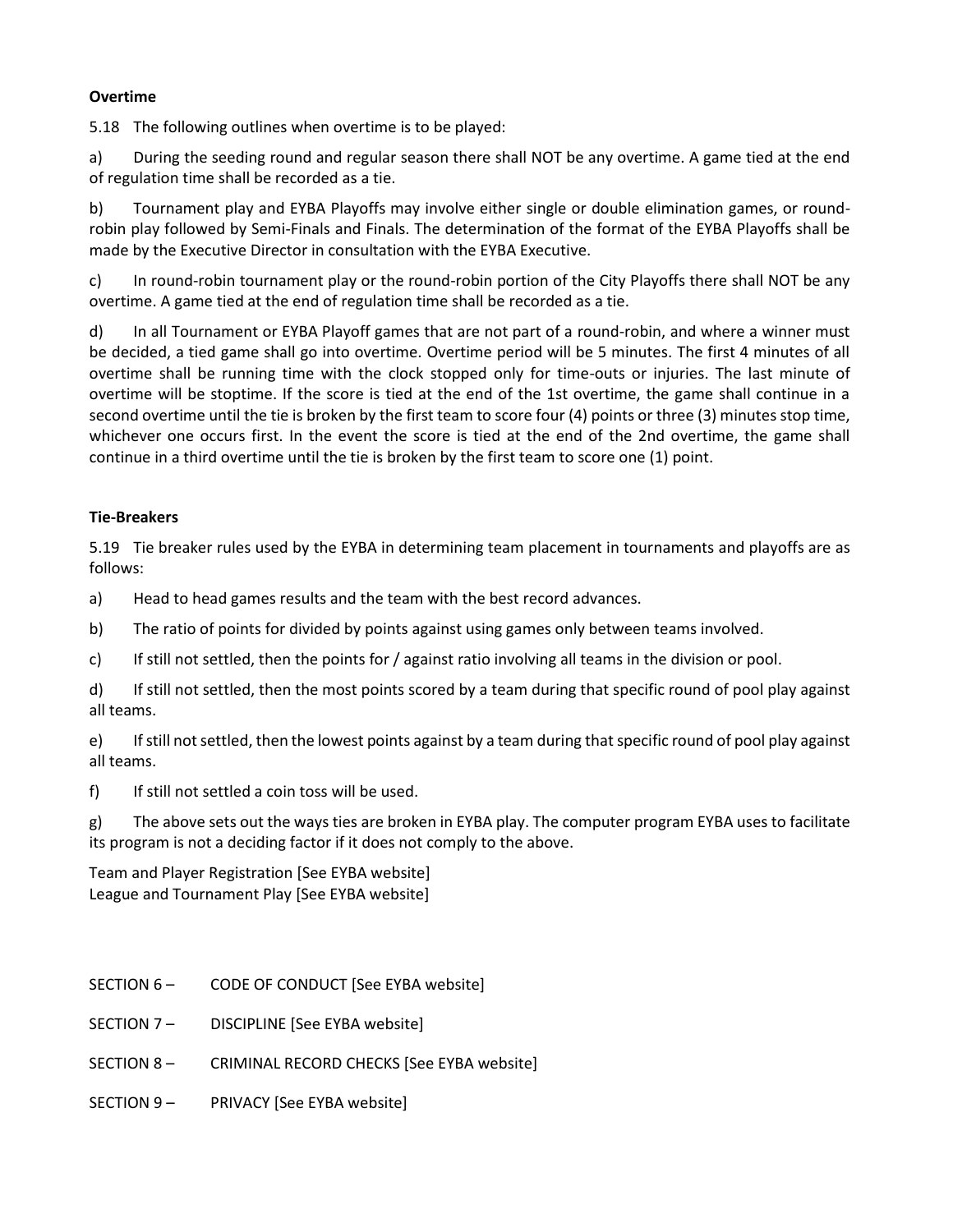# EYBA Spring League 2019 Rules and Regulations

(Modifications of FIBA/EYBA hand book for spring league only)

- 1. Coaches are required to ensure fair playing time for all participants. The goal of the league is to offer a positive skill development opportunity for all participants.
- 2. Four 9-minute quarters (stopped time) per game. Teams must have a Minimum of five players present at the start of each game or game will be forfeited.
- 3. All games will be played on 10-foot hoops.
- 4. Wide key will be used (where available)
- 5. One full timeout in first half. Two full timeouts in the second half.
- 6. End of regulation play is the final outcome (no overtime—except for playoffs).
- A. Playoff OT will be 3 minute OT periods until a winner is decided
- 7. Only players on the official team roster as of April 1, 2020 are allowed to play—no substitutions unless cleared by the league commissioner
- 8. Teams must supply their own basketballs.
- 9. The league has the right to suspend any players or coach for any misconduct or inappropriate behavior. The decisions of EYBA Discipline are Final.
- 10. All teams are guaranteed 10 games.
- 11. Carded officials will be used for all games.
- 12. Each team is responsible to provide one minor official and one clean up official.
- 13. Any inappropriate behaviour by fans/parents could result in immediate expulsion of the team from the league.
- 14. All concerns or complaints should be addressed to the EYBA Executive Director to be then forwarded to EYBA Discipline.
- 15. The boys divisions for U15/U17 will use the size 7 basketball.
- 16. U17/U15 Girls and U 13 Boys and Girls divisions will use the size 6 basketballs.
- 17. U11 will be use the size 5 basketball.
- 18. Zone Defense is permitted in the U17 league only.
- 19. Man-to-man Full Court Pressure is allowed in all leagues except U11 Division. In the U11/U13/U15 leagues, players must drop back to man-to-man defense when the ball crosses half court. For all divisions, if there is a point spread of 20 or greater, the team that is ahead CANNOT full court press.
- 20. All team members must meet the age restrictions for their division of play. No overage players will be allowed.
- 21. The foul line for the U11/U13 boys and girls division will be moved in 2 feet from the 15' line.
- 22. There will be no refunds to any team, for any reason, after the first game day.
- 23. Any EXHIBITION game will NOT count in the standings.